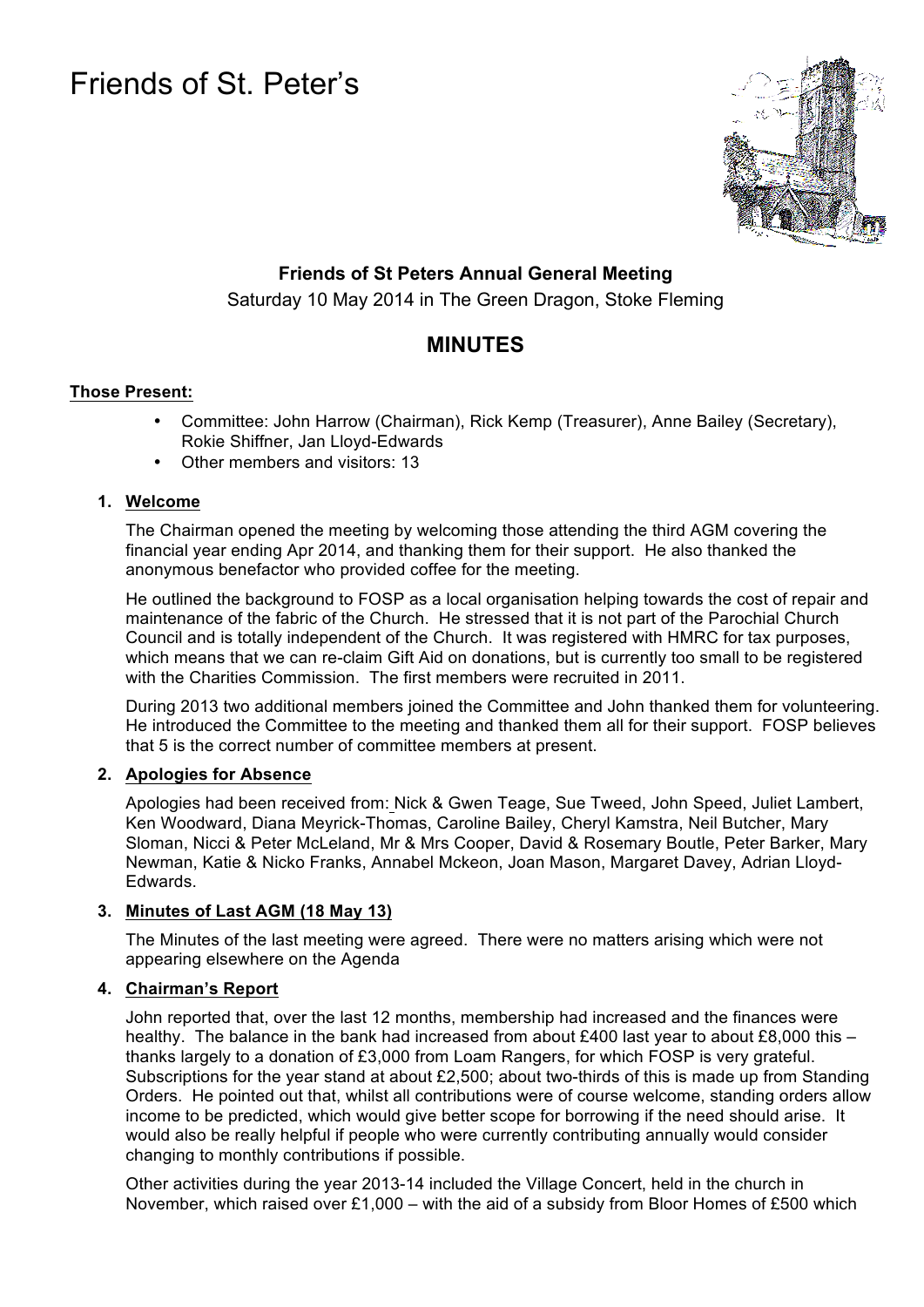covered the overheads. FOSP was also represented at the Hort & Sport Village Show in August, where about £200 was raised, and the Craft Fayre and Christmas Tree Festival.

The major plan for 2014-15 is to recruit more subscribing members, to try to increase the membership from 55 to at least 100 in the next 12 months. John asked for help from current members: if everyone recruited at least one additional member that target would be easily achieved. He tabled a leaflet "To a friend of a Friend" outlining progress to date and giving contact details to assist this process.

At the last AGM it was agreed that FOSP would collect funds to cover the cost of refurbishing the church clock, as part of a major project to renovate the bells and bell-tower. The estimated cost of this element is £14,000, of which over 50% has been collected to date.

Anne then explained how the work on the clock inter-related with the rest of the work on the tower, and why it was not possible to place orders for work until it was clear that funds were available for the complete project. This is the reason for funds accumulating in the account. John Dietz (Tower Captain) clarified some technical issues raised by questions from the floor.

#### **5. Treasurer's Report**

Financial Statement was circulated and is attached. Rick explained the figures shown.

The surplus funds are held in a current account at Lloyds Bank, but Rick is in discussion with the bank on setting up a savings account.

He explained that a number of "annual donations" had been shown under "subscriptions" as he has had some success when asking for renewals. Members would be encouraged to set up Standing Orders wherever possible.

He plans to undertake a thorough reconciliation of the membership list with the bank account in the coming weeks, and to find out where expected Standing Orders have not been paid. He would also be more disciplined in future in recording detail of receipts at events, for better transparency.

In response to a query from Jenny Farmer, Rick said that the donation from the Parish Council from the Jubilee collection had been sent to the PCC Treasurer and paid into the existing Refurbishment Fund, so it did not appear in the FOSP bank account.

A discussion followed about the difference between the FOSP funds and the more general church funds held by the PCC for running and maintaining the church. The Chairman explained that FOSP was set up to allow people to support the church as a Village amenity and had nothing to do with the running of the church or it's activities. At present it is collecting funds for the clock, but when that project was complete further projects would be considered for support. John Dietz explained that the Diocese did not contribute to the funding of the fabric of the building, and that if FOSP did not exist all funds would need to be raised locally by the PCC. If funds for the tower project as a whole were not forthcoming the logical conclusion was that the bells could no longer be rung, and the clock would need to be stopped.

#### **6. Committee Nominations/Election**

Anne explained that the Constitution allowed for 5 committee members who could be re-elected if they were prepared to continue. All said they were so prepared. She asked for any further nominations – there were none. Robin Shiffner proposed that the existing committee should be reelected en bloc. This was seconded by Carole Bretherton, and carried unanimously.

#### **7. Fundraising Plans for 2014/15**

Jan Lloyd-Edwards outlined the plans for the coming year:

- a. Big Band Concert by the BRNC Volunteer Band, to be held in the Village Hall on Friday 13 June. Tickets at £8 will be on sale in the Village Shop and the Dartmouth Community Bookshop during the coming week.
- b. Support for a Tower Open Day being organised by the bellringers on Saturday 2 August. This will include demonstrations and displays in the church and escorted "tower tours" to see the clock, the bells and the view from the tower roof (weather permitting). A charge of £2 will be made for the tower tours.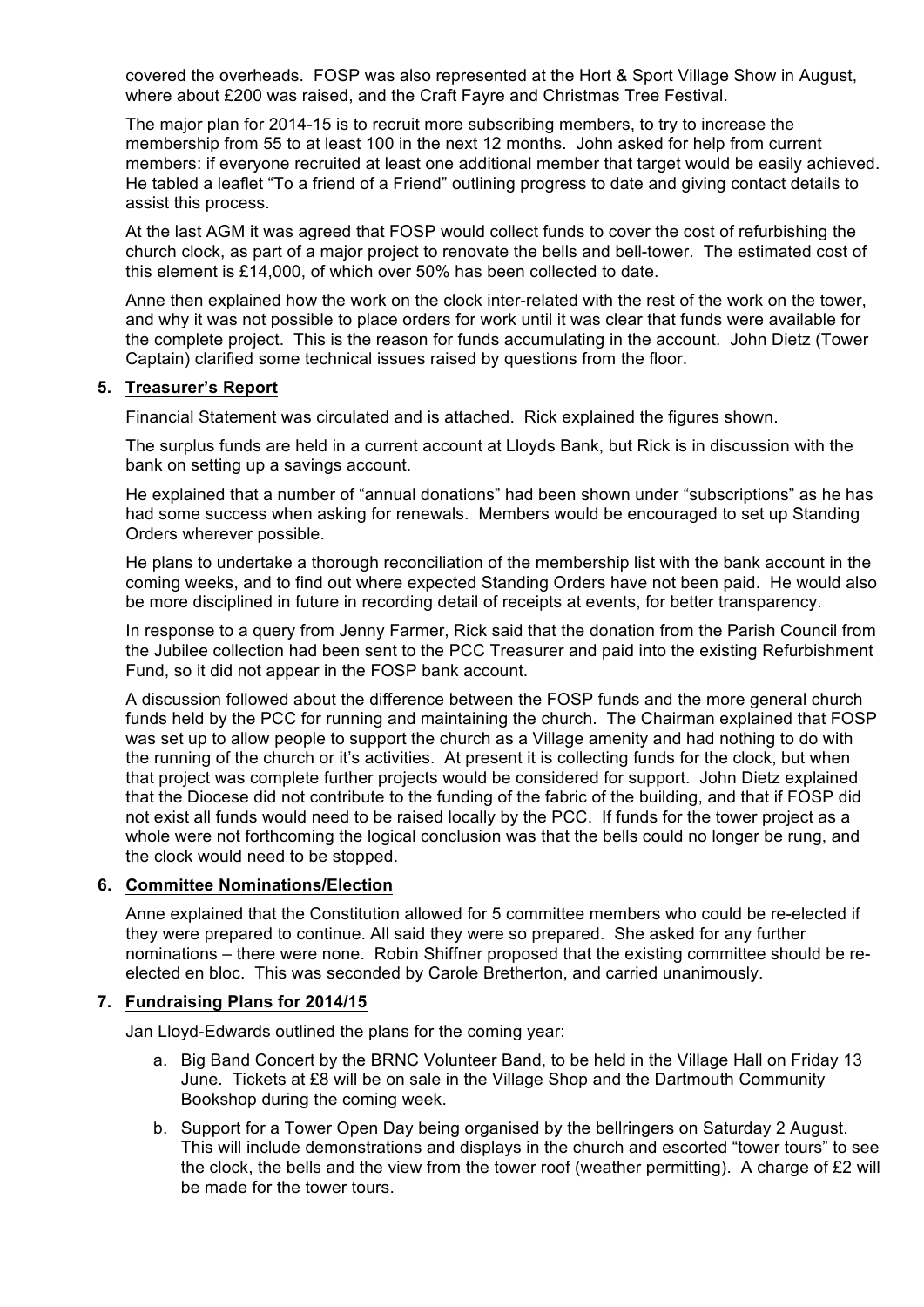- c. FOSP will have a stall at the Hort & Sport Village Show again this year, on Bank Holiday Monday, 25 August.
- d. The autumn concert this year will be on 21 November and will feature Damian Corbett, a professional singer and entertainer who lives in the Village. More information will be provided nearer the time.
- e. FOSP will also be represented at the Christmas Tree Festival and the Craft Fayre.

In response to a request for other ideas, Carole Bretherton suggested an annual draw for a cash prize. This will be investigated.

#### **8. Any Other Business**

- Peter Bailey reminded the meeting about the FOSP website and Facebook page. Anne undertook to provide addresses for these in the Minutes and the "To a friend of a Friend" leaflets. (Post meeting note: FOSP website is at www.FOSP.350.com and the Facebook page can be accessed from the website, or by entering Friends of St Peters in the Facebook search box.)
- Rick told the meeting that assistance would be required at events, such as setting up the Village Hall for the concerts and clearing up afterwards, and assisting with running the Hort & Sport Show stall. Any members who were able to take part would be very welcome.
- On behalf of the PCC, John Dietz thanked FOSP for their support and the speed and efficiency with which they had understood and responded to concept of the tower project as a whole.

There being no other business, John thanked everyone for attending and contributing to the meeting with their suggestions.

> Anne Bailey 10 May 14